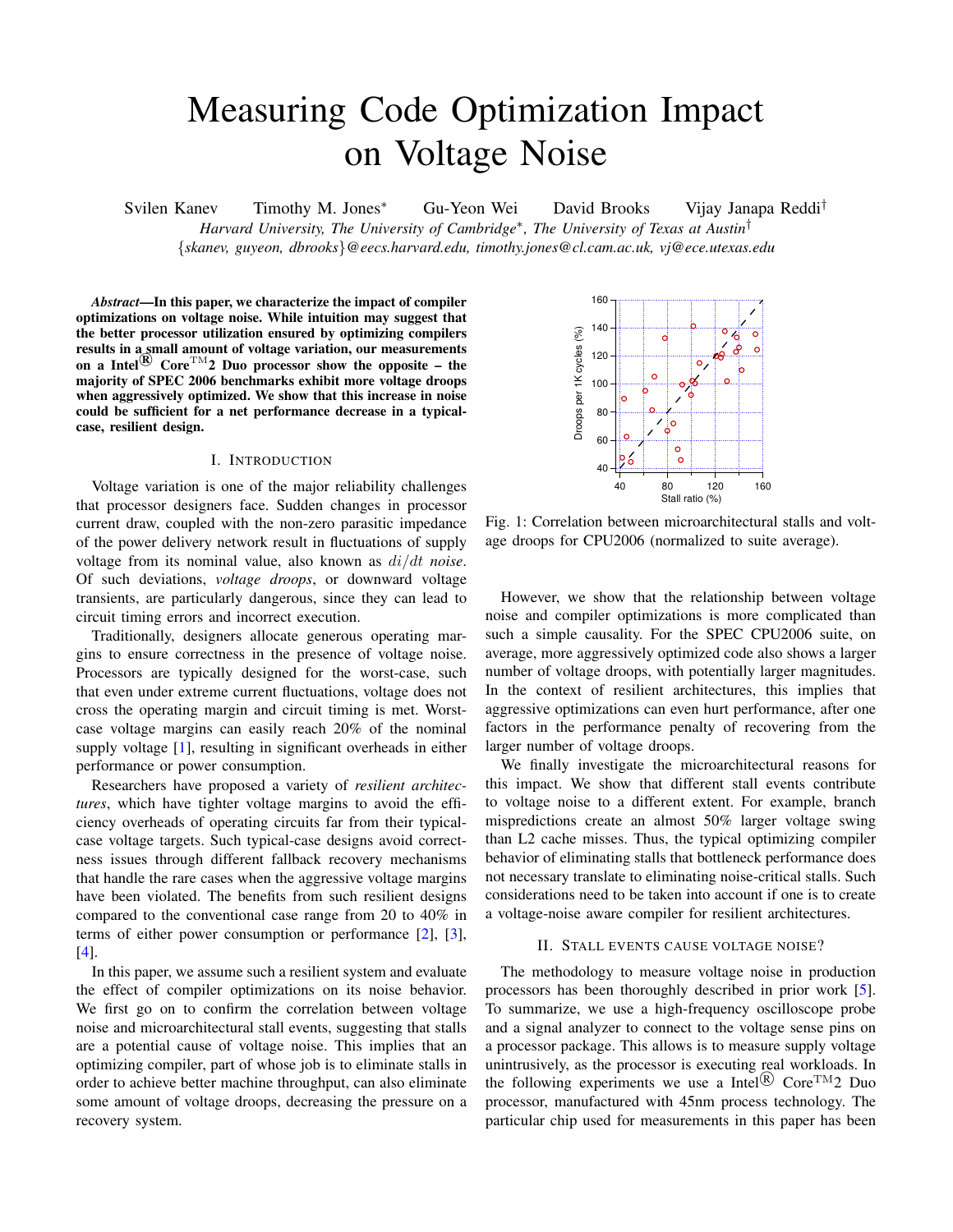<span id="page-1-1"></span>

Fig. 2: Noise behavior for different degrees of compiler optimizations. O1 includes basic optimizations (f.e. dead code elimination), O2 increases their aggressiveness without increasing code size (f.e. instruction scheduling), while O3 includes the most aggressive and computationally heavy optimizations (f.e. function inlining and vectorization).

instrumented to retain only 3% of its original package decoupling capacitance, which brings its voltage noise levels close to projections for today's 22nm node. For subsequent experiments, we classify reductions in its supply voltage below an aggressive 2.3% margin as *voltage droops*[1.](#page-1-0)

Using this experimental setup, we can establish a correlation between voltage droops and microarchitectural stalls. Figure [1](#page-0-0) shows the amount of voltage noise for the first 60 seconds of execution of the SPEC CPU2006 benchmarks. The metric shown, *Droops per 1000 cycles*, characterizes noise activity for the benchmarks, similarly to the more popular cache metric misses per 1K cycles. The different benchmarks show a large variance in droops per 1K cycles, indicating a heterogeneous mix of voltage noise characteristics. But, more interestingly, droop activity is correlated with the *Stall ratio*. Stall ratio is an aggregate metric of microarchitectural stalls, conveniently provided by VTune [\[6\]](#page-4-5). The linear correlation coefficient between droops and the stall ratio is 0.97.

#### III. CODE OPTIMIZATION INCREASES NOISE

The analysis so far strongly suggests a correlation between voltage noise and microarchitectural stalls. This can lead to the false assumption of direct causality – namely, that eliminating stalls directly decreases voltage noise. In order to show why the connection is more complex than that, we evaluated the effects of compiler optimizations on voltage noise. Compiler optimized code experiences a greater number of voltage droops, and in certain cases the magnitude of the droops is also noticeably larger. In a resilient design, this can eventually lead to a performance loss for the more aggressively optimized case.

#### *A. Impact on Droop Counts*

Typically, the task of an optimizing compiler is to increase instruction throughput through the processor. A large body of

well-known optimizations (such as loop unrolling, instruction scheduling, register allocation) achieve that by eliminating various microarchitectural stalls. Thus, if the analysis in Figure [1](#page-0-0) was interpreted as a simple and direct causality relation between the number of stalls and the number of voltage droops, one would expect that higher compiler optimization levels would decrease the amount of voltage noise, while increasing performance.

Data that we gathered for the GCC compiler contradicts with such a notion. Figure [2](#page-1-1) shows the noise behavior of the single-core CPU2006 benchmarks, when compiled with optimization levels ranging from O0 to O3. We can see that increasing the aggressiveness of performance optimization with respect to the O0 baseline leads to a larger number of droops per 1K cycles in the majority of benchmarks. Out of the 29 runs in this experiment, 19 binaries compiled with maximum optimization result in a more than 10% increase in the number of droops, compared to the respective non-optimized versions. 454.calculix shows the largest increase – at O3 its droop counts more than triple. The fluctuations for the other 10 benchmarks in the experiment are predominantly smaller. Note that in several cases these small fluctuations are negative, that is, better optimized code results in fewer droops.

Looking at the more moderate optimization levels O1 and O2 does not show a qualitative difference. The set of benchmarks that show a large increase in droops remains largely unchanged, with the difference being in the magnitude of the increase. However, O3 does not always result in the largest noise increase, compared to O1 and O2.

The behavior of the majority of the benchmarks is easily explicable. When better optimized at O3, benchmarks exhibit a higher number of instructions per cycle. At the microarchitectural level, this implies that pipeline utilization is high, and consequently switching factors are larger, therefore the core consumes a relatively larger amount of current. On a stall, the net change in current is larger than in the unoptimized case. Since voltage fluctuations are proportional to such changes in

<span id="page-1-0"></span><sup>&</sup>lt;sup>1</sup>The particular size of this margin has been chosen to cover idle OS activity, such that deviations below that value are caused by the respective benchmark.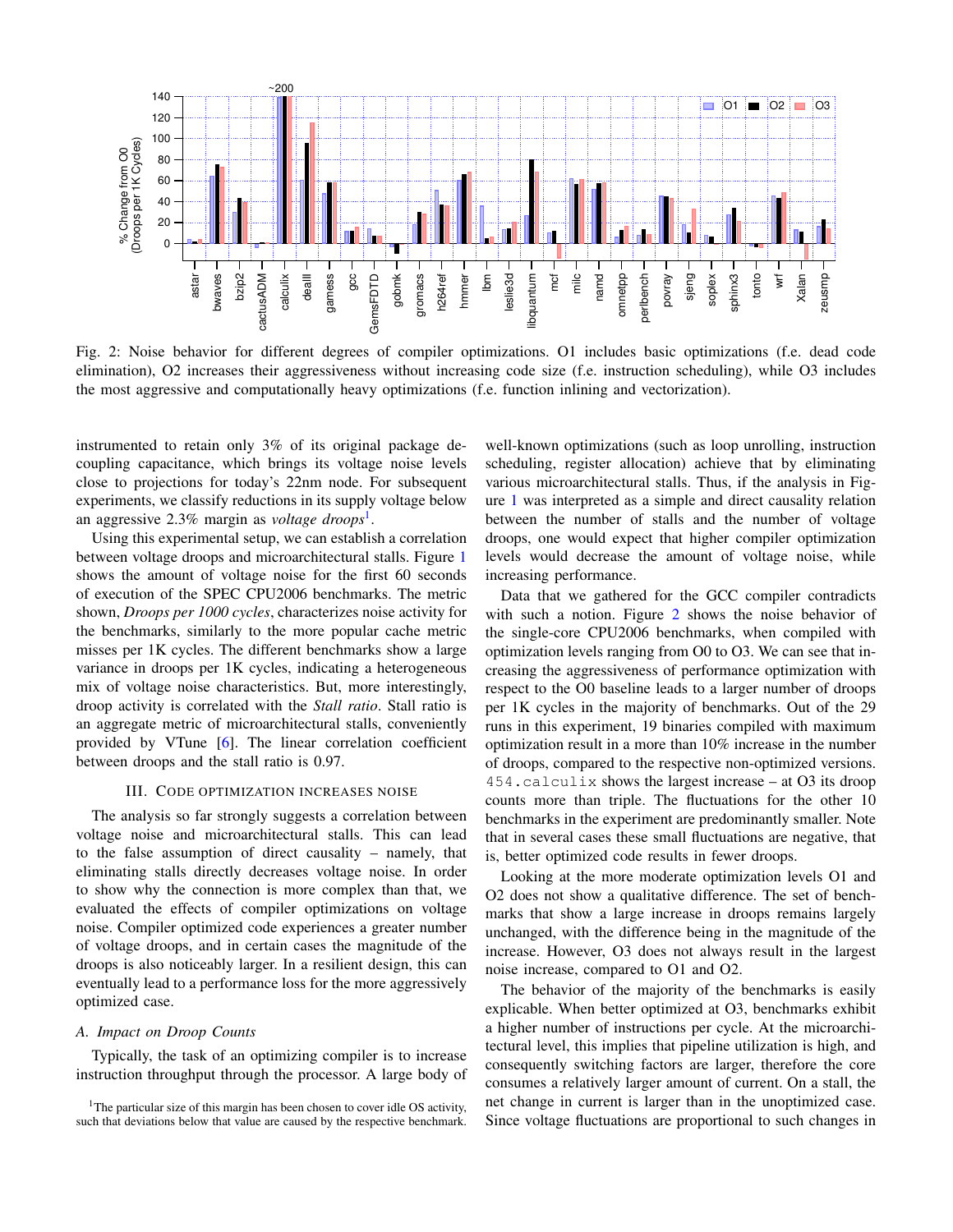<span id="page-2-0"></span>

Fig. 3: Influence of compiler optimizations on performance for varying recovery costs in a resilient architecture.

<span id="page-2-1"></span>

Fig. 4: Influence of compiler optimizations on the magnitude of droops (relative to nominal voltage).

current, each stall is more likely to cause a subsequent voltage droop. This effect leads to a larger aggregate number of droops over the whole execution, even though the number of stalls may be smaller.

# *B. Impact on Net Performance*

In a resilient design, the increased number of droops at higher optimization levels has a respective performance penalty. As a proof-of-concept that this penalty may be sufficiently large to even offset the initial performance gains from optimizing more aggressively, we analyze the net performance of one benchmark from each of the two groups outlined above (those that experience little change in their noise profiles, represented by 473.astar, and those that have a significant increase, represented by 435.gromacs). We account for the recovery cost of each voltage emergency below the hypothetical 2.3% margin using a simple performance model of a resilient architecture. Namely, each crossing of the aggressive margin triggers a fallback mechanism with a set checkpoint recovery cost in cycles. The cycles spent in recovery are added to the conventional running time of the benchmark for an estimation of its runtime on a resilient architecture with the specific recovery cost.

Figure [3](#page-2-0) shows performance improvement achieved by the two representative benchmarks for different costs. Both benchmarks rightfully receive a significant performance gain from higher levels of performance-centric compiler optimizations. For 473.astar, this gain is sufficient to sustain higher net performance even at very large recovery costs. Even though the gains diminish because of the slightly increased droop

counts (and therefore emergency recoveries), in this case net performance is dominated by factors other than noise. For workloads represented by 435. gromacs, fine-grained recovery presents similar results. However, after a certain recovery cost (100 cycles in this particular case), voltage noise effects begin to dominate over the initial performance gains and less optimized binaries achieve better net performance, after factoring in emergency recovery penalties. Even the modest 30% increase in relative droop counts that 435.gromacs shows is sufficient to offset the 50% initial performance gains from compiling with O3.

## *C. Impact on Droop Magnitude*

The magnitude of single droops can also be influenced by varying compiler optimizations. While droop magnitude is a second order effect that our performance model does not include, larger droops require more time for voltage to stabilize, which can potentially limit the minimum cycle cost for emergency recovery. We quantify the distribution of droop magnitudes for our two representative benchmarks. Figure [4](#page-2-1) shows the top 10% of droops, broken down by the magnitude of voltage swing. The first benchmark, 473.astar, does not show a significant change in droop magnitude across increasing compiler optimizations. This behavior is similar to the total number of droops seen in Figure [2.](#page-1-1) For benchmark 435.gromacs, the relative severity of droop magnitude increases (see Figure [4b\)](#page-2-1).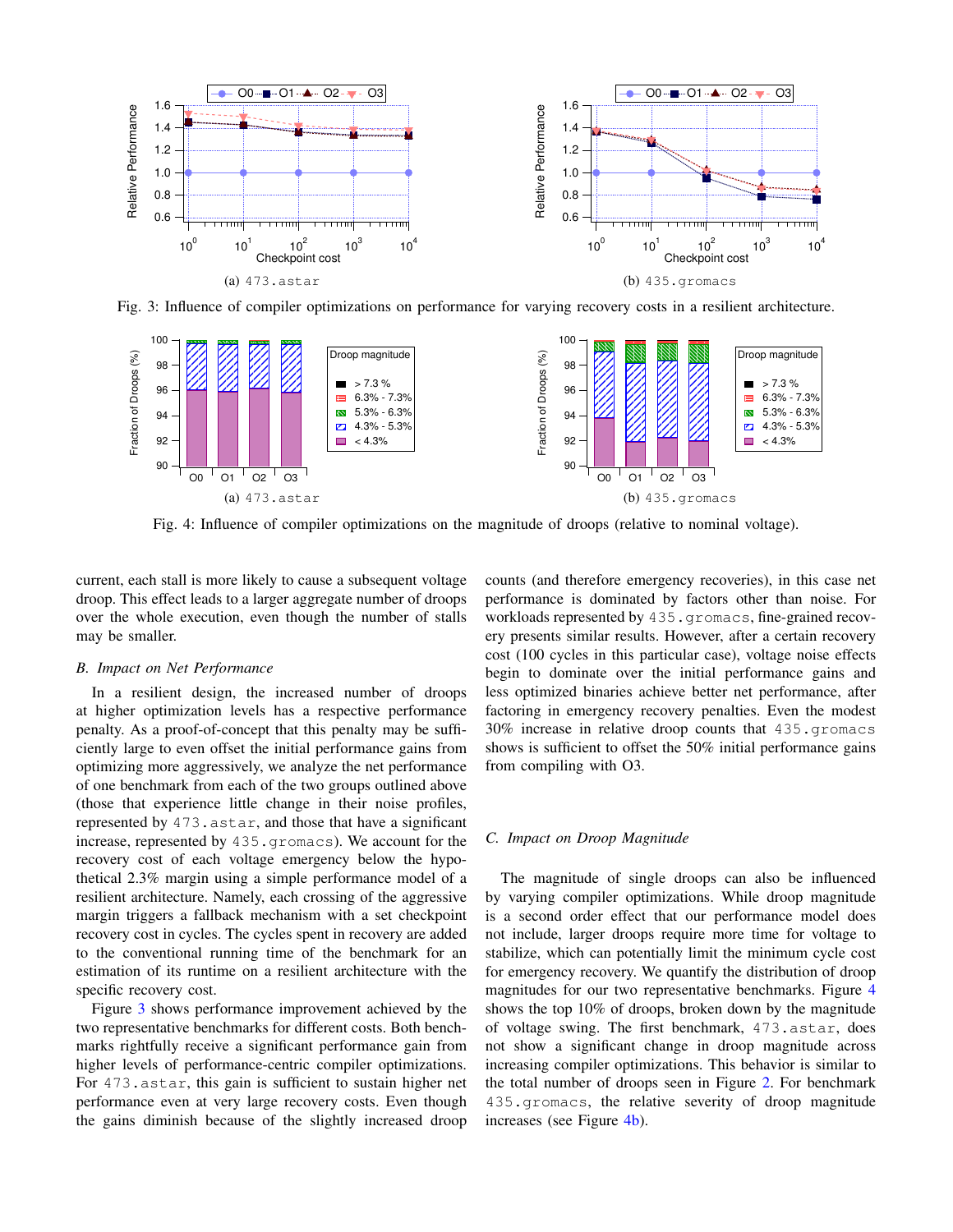<span id="page-3-0"></span>

Fig. 5: Varying amount of noise for different stall events.

# IV. MICROARCHITECTURAL EXPLANATION

In order to better understand why more aggressively optimized code can lead to a larger number of voltage droops, we look more closely at the microarchitectural foundations of droops. By using microbenchmarks, we show that some stall events generate significantly more voltage noise than others. Going back to the two representative benchmarks, we show that the increase in frequency of noise-critical events coincides with the increase in voltage droops.

We first show that different stall events contribute differently to the amount of voltage variation. Figure [5](#page-3-0) illustrates this with microbenchmarks consisting of simple sequences of stall events – L1 cache misses (L1), L2 cache misses (L2), data TLB misses (TLB), branch mispredictions (BR) and hardware exceptions (EXCP). The bars show the peak-to-peak magnitude of voltage swings, caused by the different stall events, normalized to the swing magnitude of the idle loop of the operating system. We can see that branch mispredictions and exceptions cause a significantly larger voltage swing than cache misses – f.e. the difference between the branch misprediction swing and that of an L2 miss is close to 50%.

There is an intuitive explanation for the results in Figure [5.](#page-3-0) Voltage noise is an artefact of rapid changes in processor activity. Before a miss event, the processor is executing instructions, switching factors are high and current consumption is relatively large. A miss event throttles execution, but to a varying degree – the more severe the miss event, the larger portion of the chip stays idle to recover, hence the lower the current consumption and the larger the voltage swing. Outof-order pipelines are designed to mask memory misses by continuing execution, explaining the low voltage swings for L1 and L2 misses. TLB misses require more special handling (page-walking) that could keep a larger portion of the chip idle. Finally, branch mispredictions and exceptions require flushing most of the pipeline, resulting in very low activity before the core pipeline is filled up, leading to a large voltage swing.

If we profile the two benchmarks in the running case study, we can further confirm the noise-criticality of some stall events. In order to demonstrate that, Figure [6](#page-3-1) shows measured miss ratios for 435.gromacs and 473.astar. All data in the figure are relative to the case with no optimizations (O0) and optimization aggressiveness grows to the right. For both benchmarks, higher levels of optimization lead to higher branch misprediction and TLB miss ratios (Figures [6a-6b\)](#page-3-1).

<span id="page-3-1"></span>

(d) L2 cache misses

Fig. 6: Performance counter data for 473.astar and 435.gromacs under different optimization levels.

Both metrics are eventually higher at O3 for 435.gromacs, which also exhibits a large increase in voltage droops between O0 and O3. On the other hand, both L1 and L2 miss ratios increase significantly more for 473. astar (Figures [6c-6d\)](#page-3-1), without a corresponding increase in noise activity.

These results strengthen the hypothesis that performancecritical and noise-critical stall events are not necessarily the same. In terms of code optimization, this suggests that opti